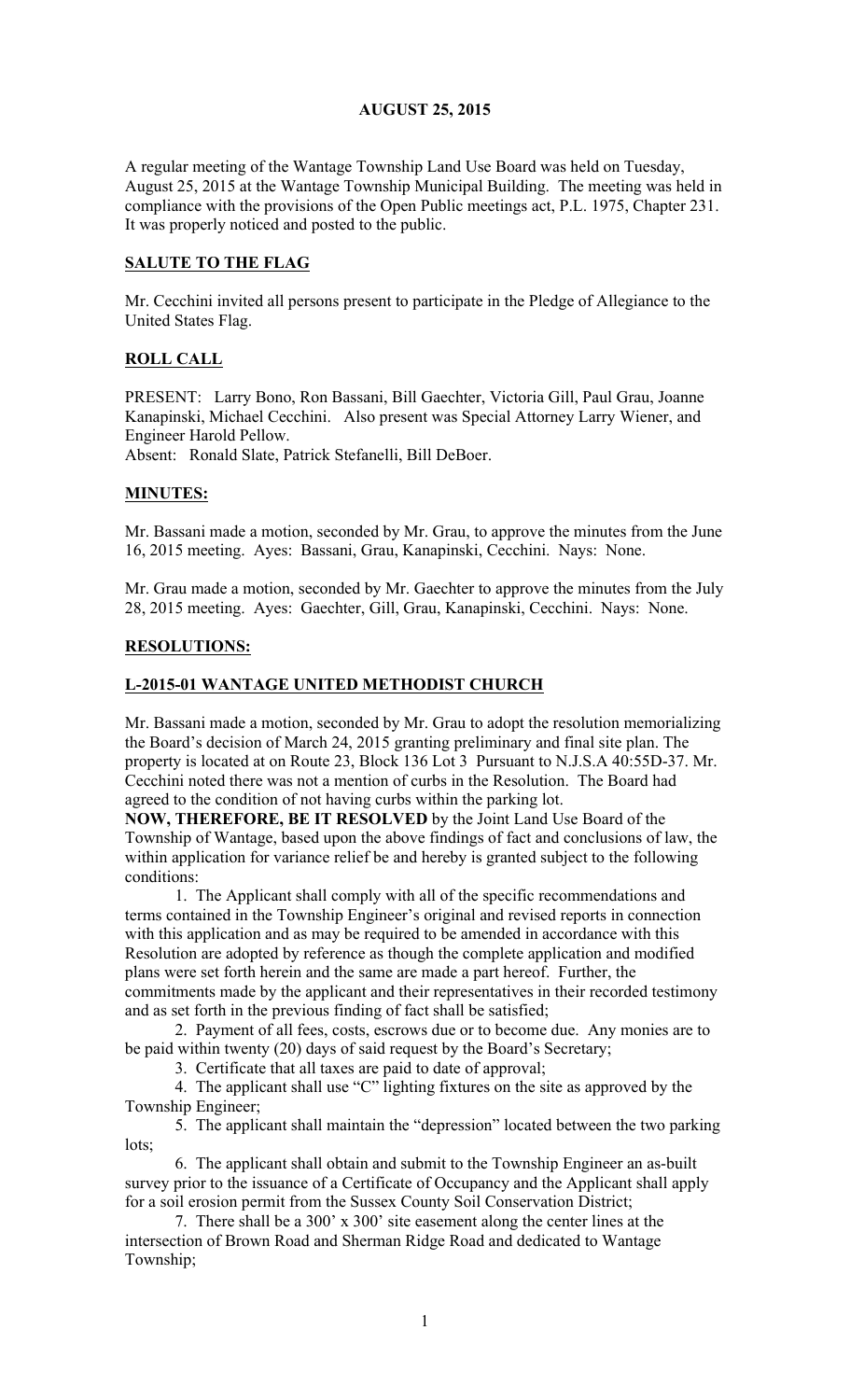8. A 15 (fifteen) foot wide not of dedication easement shall be deeded to Sussex Borough for the Sussex Borough waterline running through the property;

9. The Township of Wantage Land Use Board reserves the right to revoke and withdraw any approval granted in the event there is any deviation from or alteration of the plan hereby approved, unless prior written approval for such deviation or alteration has been obtained from the Land Use Board. Minor deviations and field changes may be authorized in writing by the Township Engineer;

10. The terms and conditions of this approval shall be binding upon the applicant, the applicant's successors in interest and assigns. Further, each of the terms and conditions of this approval are material elements of the approval based upon the submission of the application and property in its entirety, and the non-compliance with any term or condition by the applicant or his successors or assigns shall be deemed a material default subjecting the application to revocation of this approval. The request to change any single condition since all conditions are integrally related shall open the entire application to the Land Use Board for re-consideration, possible re-approval and new terms and conditions in addition to those terms and conditions presenting existing in this approval;

11. The Applicant must comply with all representations made, either personally or through any representative acting on the Applicant's behalf during the course of the presentation of the application at the hearing, through any written correspondence presented to the Board and/or Township, and in all documents filed pertaining to the instant application;

12. All performance requirements as set forth in the findings of fact herein shall be satisfied by the applicant as a condition of this approval whether or not repeated at length in this conditions-section of this Resolution;

Ayes: Bono, Bassani, Grau, Kanapinski, Cecchini. Nays: None. Abstain: Gaechter, Gill.

# L-2015-03 CHRISTOPHER T. WOLFF

Mr. Grau made a motion, seconded by Mr. Gaechter to adopt the resolution memorializing the Board's decision of July 28, 2015 granting a side yard setback and a height variance. The property is located at 61 Snover Road known as Block 152, Lot 6.10, in the RE-5 Zone. Pursuant to N.J.S.A  $40:55D-10(g)$ ,

#### NOW, THEREFORE, BE IT RESOLVED,

by the Township of Wantage Land Use Board, County of Sussex, and State of New Jersey the Application of Christopher T. Wolff with, Lot

6.10 as shown on the Tax Map of the Township of Wantage requesting a side yard setback where 40' is required, 10.0' is proposed and 35.3' is existing to construct a 25' x 38' x 24' in height, two vehicle garage on the easterly side of the two story frame dwelling be and hereby is granted. This approval is subject to the testimony given and plans submitted with the Application as well as the following conditions:

1. The Applicant shall comply with all of the specific recommendations contained in the Pellow Report dated June 10, 2015 and all revisions;

2. The Applicant shall submit an updated map/plans to the Township Engineer showing the following: windows of the garage above ground, the buildings scaled, and the distance from the garage to the existing house on Lot 6.04; 6

3. Payment of all fees, costs, escrows due or to become due. Any monies are to be paid within twenty (20) days of said request by the Board's Secretary;

4. The Township of Wantage Land Use Board reserves the right to revoke and withdraw any approval granted in the event there is any deviation from or alteration of the plan hereby approved, unless prior written approval for such deviation or alteration has been obtained from the Land Use Board. Minor deviations and field changes may be authorized in writing by the Township Engineer;

5. Certificate that all taxes are paid to date of approval;